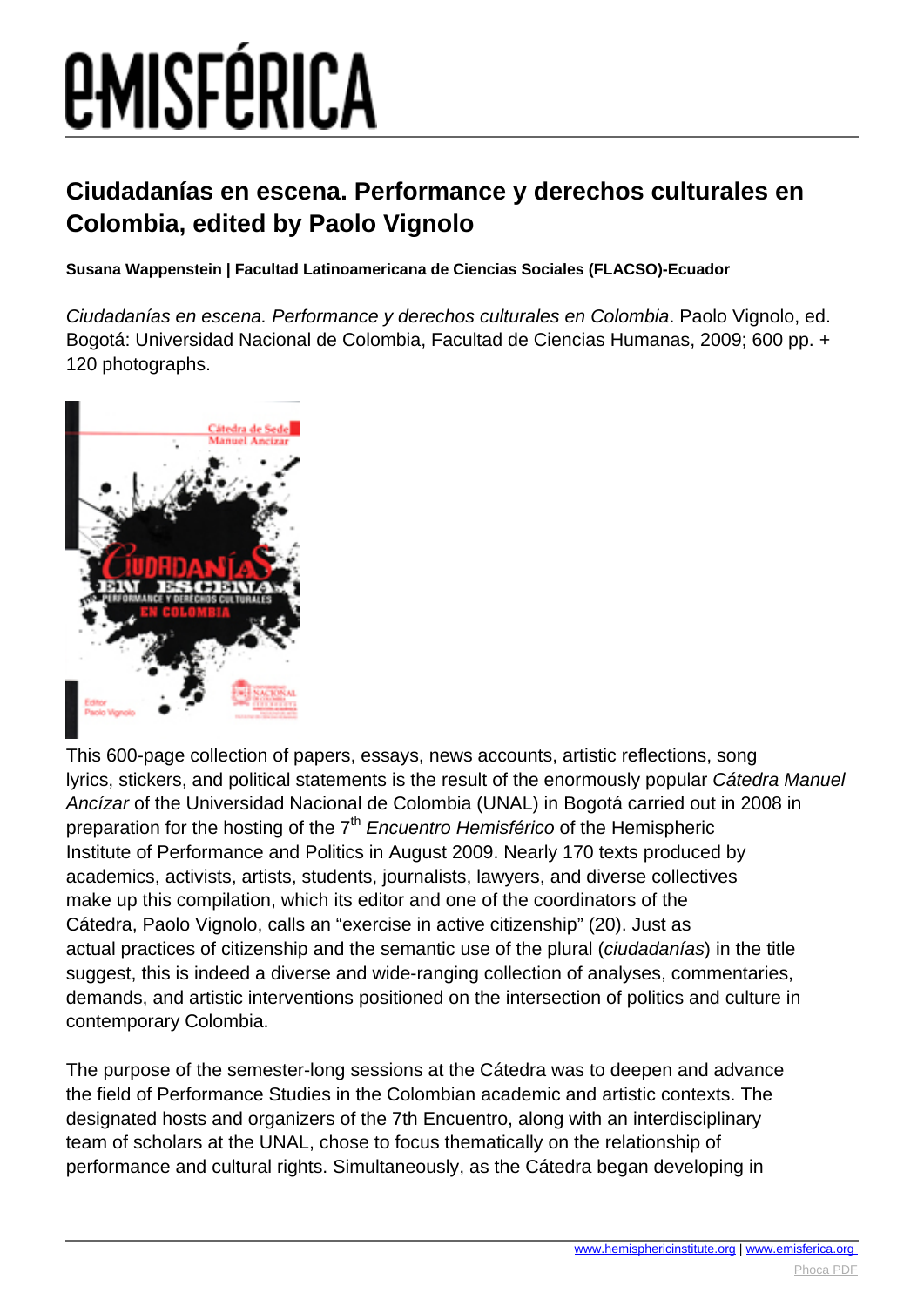# *EMISFÉRICA*

mid-October 2008, the largest indigenous protest of the last four decades began in southern Colombia. Tens of thousands of indigenous peoples culminated a 43-day march called a Minga in the very grounds of the UNAL, which acted as host during the weeklong stay in the capital city, Bogotá. The demands of the indigenous communities condemned violence upon indigenous leaders and communities by legal (state) as well as illegal (guerrilla and paramilitary) armed groups and also integrated discussions about rights to territory, resources, mourning, and cultural practices. Both the content of the demands as well as the very performative characteristics of the protest could not and did not go unnoticed during the Cátedra sessions; week after week, news, testimonies, and denunciations of attacks and assassinations became fundamental part of the Cátedra. One of the sessions, on non-violent protests, was held outside of the UNAL after indigenous marchers arrived to campus grounds and the University's Rector decided to shut down the campus during their stay.

Ciudadanías en escena sought to maintain the connection between the Cátedra and the Minga by including some of the reports, accounts, and proclamations of the march in most chapters of the book. The result, however, is less dialogical and integral than Vignolo claims in his introduction. In fact, this connection often hinders a more ample and critical discussion on the question of rights, including the category of "cultural rights." The complex relationships between indigenous and non-indigenous peoples, as well as within indigenous communities, remain largely unquestioned, except as marked by the violence exercised upon indigenous groups. This violence is undoubtedly significant, yet a more textured reading could be given precisely by using performance as an analytical lens.

The book is divided into twelve chapters. All chapters were built upon sessions at the Cátedra except the first, which brings together more theoretical pieces on performance and politics with a discussion of rights and citizenship. The remaining eleven chapters comprised different sessions coordinated by an interdisciplinary team of scholars and artists. The Cátedra was held in the León de Grieff Auditorium situated next to the emblematic Plaza "Che" in the heart of the UNAL campus. None of the sessions followed a traditional classroom format, and each included a "performatic device," which was carried out throughout the sessions inside the auditorium and also in the hallways and adjoining campus spaces. Each chapter of the book reflects this unconventional academic arrangement by opening with a brief description of a "scene" that explains what happened before and during the session and lists the "actors" that played roles in it. The book does not necessarily reproduce the exact text that was read or acted during the sessions; in some cases it appears that authors have worked on more polished pieces suitable for a written narrative. Each chapter also incorporates additional materials such as news pieces, interviews, or short essays relevant to the subject, and some also selectively transcribe parts of debates held during the session either among the presenters or, in a few occasions, with members of the audience. This eclectic combination of styles and formats makes reading this large volume enjoyable and, occasionally, even welcoming, considering the harsh subject matter. However, for the traditional scholar or those seeking an in-depth analysis on the diverse topics treated during the Cátedra, this strategy could appear gimmicky and limited. Indeed, in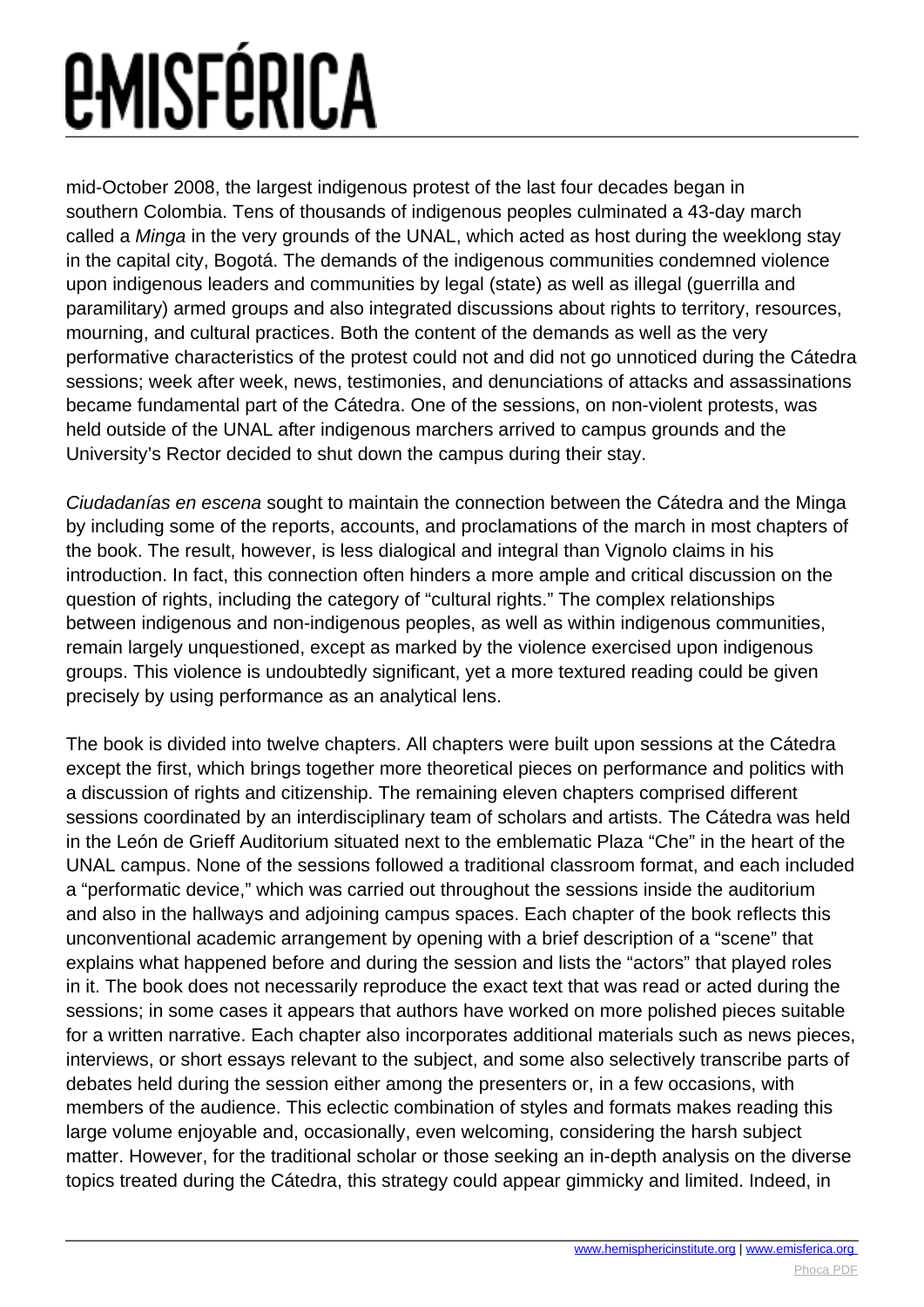## *<u>EMISFÉRICA</u>*

some cases, the more conventional texts that follow a formal style work best within the limitations of language and narrative style of the book.

Chapter Two, "On Laughter and Power", includes the opening remarks to the Cátedra by the Dean of Arts, Jaime Franky, and the Dean of Human Sciences, Fabián Sanabria. The chapter focuses on the mordant humor of assassinated comedian, Jaime Garzón. Chapter Three explores the meanings of "Colombian-ness" through an analysis of the "uses and abuses of national symbols," namely the campaign "Colombia es Pasión." This commercial promotion has as its logo a stylized abstraction of Jesus's Sacred Heart to which Colombia, as a nation, was officially consecrated through most of the  $20<sup>th</sup>$  century. This is one of the most engaging chapters of the collection since it effectively explores the more performatic aspects of nation-building and its contemporary neoliberal collusion with largely exclusionary market practices. Chapter Four, "The Exile of Memory," centers on two unfortunate procedures widespread throughout Latin America: on the one hand, the systematic employment of killings and massacres by state or parastate actors and the deployment of mass graves throughout vast parts of territory; and, on the other hand, the denial of the right to mourn. The comparison of two cases, one that explores Mexico and Argentina and the other from the Peruvian experience, serves to highlight how insidious these practices are in Colombia. Chapter Five delves into the world of corridos prohibidos , a musical genre based on the traditional Mexican corrido that explores the illegal drug trade and highlights the lives of drug traffickers. The actual session featured narcocorrido star Lina Fernández, who performed several songs and signed autographs on pirated CDs. From this chapter emerges one of the key themes for the entire collection, which questions and explores borders, margins, and the relationship between the legal and the illegal.

In the case of Colombia, the drug trade, in its multiple and complex features, is clearly a significant phenomenon that has marked individual and collective identities, determined national and international policies, and single-handedly established a range of conflicting symbolic and material conditions that affect entire populations. Chapter Six, one of the most comprehensive chapters in the book, focuses on the exploration of some of these phenomena through a discussion of the cultural, political, and economic uses of the coca plant. Scholars, journalists, activists, and artists explain the difference between the cultural uses and traditions of coca leaves and the chemically altered by-products created from coca such as cocaine and crack. Official repressive drug policies ignore this difference, irrationally criminalizing not only a plant—as demonstrated in a Colombian government's campaign that uses a child's voice to sorrowfully ask to "stop cultivating the plant that kills" ("no cultives la mata que mata")—but also all cultural expressions associated with this plant. In her text, sociologist Aura María Puyana powerfully summarizes this discussion: "Not all that is illegal is illegitimate" (p. 255).

Chapter Seven spotlights a paradigmatic performative act—walking as political action. This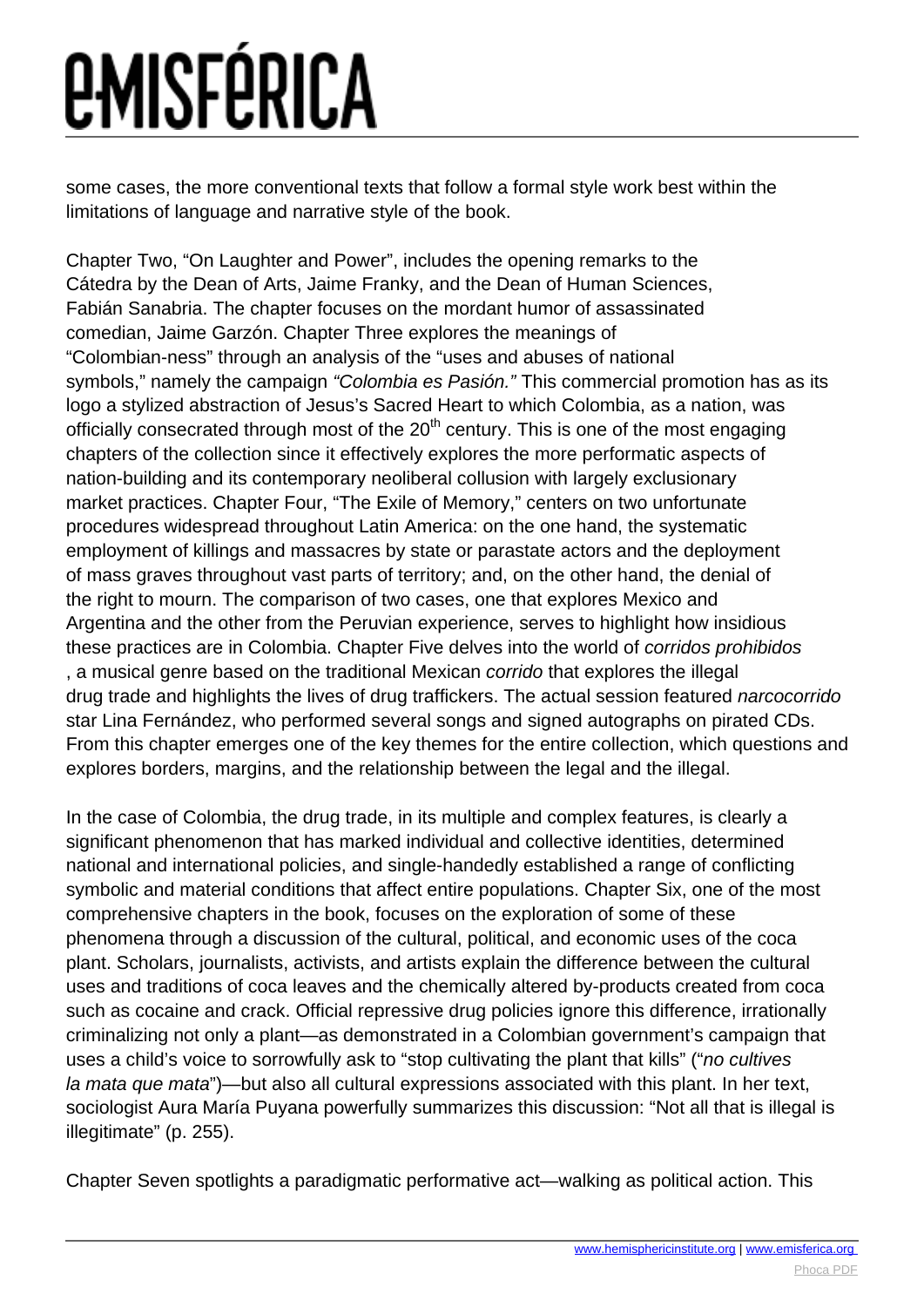# *EMISFÉRICA*

chapter colludes two recent distinctly Colombian events: first, the abovementioned indigenous Minga; and second, the heroic 1,138 kilometer march carried out in 2007 by schoolteacher Gustavo Moncayo, from his home town in southern Colombia to Bogotá, in order to seek the liberation of his son, who was kidnapped in 1997 by the guerrillas of the FARC. The long-term practice of hostage taking by armed groups in Colombia is a cruel and peculiar action left effectively unresolved by different governments and only worsened by President Alvaro Uribe's adamant rejection of any negotiated outcome. The 1985 assault of the Palace of Justice by members of the guerrilla group M-19 and the consequent brutal attack by government forces to re-take the building is another tragic and similarly un-negotiated episode in Colombian history that serves as the basis for the discussion on impunity and memory of Chapter Eight. The texts and performative acts described in this Chapter point to the incredibly painful memory of this unresolved event and the deligitimizing political consequences due to the lack of justice in cases of human rights violations.

Chapter Nine addresses issues of identity and ethnicity by engaging with the notion of mestizaje. Some of the texts in the first part of this chapter are among the most scholarly in the book. However, the second part discusses the highly controversial performance entitled Mucho indio that was carried out during the session. The texts and discussion suggest the ambiguous position that Colombians have in relationship to their ethnic and racial identities, encapsulated in one of the chapter's subtitles: "Identitary postures and impostures." Chapter Ten, which corresponded to the session held outside of the UNAL after the indigenous marchers arrived onto the Bogotá campus, focuses upon the indigenous movement. The chapter is framed by the notion of "cultural agency" as a non-violent form of social struggle, a position associated with former Bogotá mayor Antanas Mockus, who participated in the session. Complementing and deepening this approach is the 2007 essay by Human Sciences' Dean Fabián Sanabria, in which he offers an interesting cultural and civic alternative to what he calls "para-institutionalism" in Colombia.

Chapter Eleven concentrates on struggles around natural resources, namely water. The chapter poignantly connects cultural, natural, and economic rights and features some of the most poetic texts of the book. Finally, Chapter Twelve re-engages with questions of nationalism by looking at matters of sovereignty, independence, and authenticity through the contemporary revamped uses of Latin American War of Independence hero Simón Bolívar. This chapter and the book end on a juxtaposition, which in fact permeates most of the text, between the depressing news of the attack by the Colombian army on indigenous leader Aída Quilcué (in which she was severely injured and her partner was killed) and the overall hopeful balance of the effects of the Minga on Colombian citizenship practices.

Ciudadanías en escena is thought provoking, and part of its appeal rests on its diverse themes as well as its mostly non-academic tone. Yet this tone is also limiting. Analytically, I was left with a need to further investigate the very categories that the book invites us to explore. The texts unevenly incorporate performance theory and notions of rights, difference, and